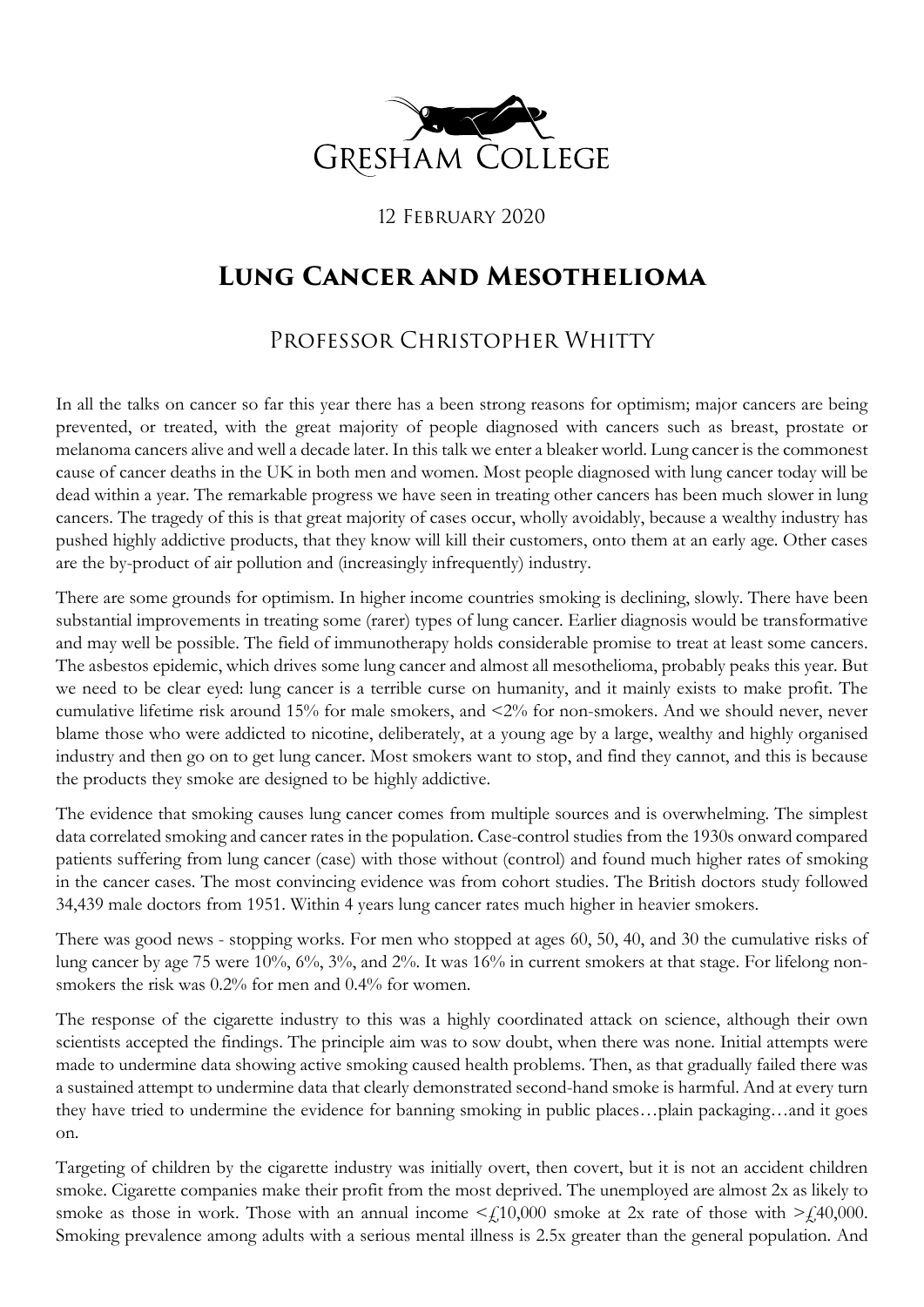increasingly the industry looks to the developing or emerging economies for their profits. Which are huge. The UK High Court accepts that the net economic costs of tobacco use to society is estimated at about £13.7bn p.a. whilst the industry pay approximately  $f_1$ 10bn in taxes p.a.

Smoking is not the only preventable risk factor for lung cancer, although it is by far the biggest one. The International Agency for Research on Cancer (IARC) confirmed air pollution has an epidemiological link in 2013. About 1 in 10 lung cancer cases in the UK currently estimated to be caused by exposure to air pollution, mainly particulate matter PM2.5 and possibly PM10. For indoor air pollution the biggest risk is second-hand cigarette smoke. Radon gas is a natural (but small) risk.

Symptoms and signs are unfortunately minimal in early lung cancer, and this is part of the reason for its high mortality as it is usually detected late. They include persistent cough, cough with blood, new shortness of breath, fatigue, weight loss and shoulder or chest pain. Most people with these symptoms do not have cancer, but some do, mainly current or ex-smokers.

Initial investigation is using chest X-ray or CT, usually followed, if there is a suspicious area seen, by bronchoscopy. If a cancer is found it will be described by stage, type and grade. The stage is the size and degree of spread. The grade is the appearance of the cells, the more different from normal cells the higher the grade. Type: there are several types in lung cancer determined by the cell they arise from. The important differentiation for lung cancer is between small cell and non-small-cell lung cancer, as their outlook and treatment are very different.

For early (localised) non-small-cell cancer *surgery* is often the treatment of choice, but for small cell carcinoma it is less effective as it has often spread even if detected when small, so chemotherapy and radiotherapy are more important. In non-small cell cancer *radiotherapy* may have a role if the person is not fit enough for surgery, or after surgery, or with chemotherapy to aid treatment. In small cell cancer radiotherapy is used in early disease with chemotherapy and there may also be prophylactic cranial irradiation (brain). Radiotherapy may also be used to control symptoms (palliative).

*Chemotherapy* in lung cancer is used in a minority of non-small-cell cancers but a much larger proportion of smallcell cancer. Cytotoxic drugs- which kill cells which are dividing are the basis of this, and many are decades old. Normal cells recover much better than cancer cells after these drugs. They have significant, although in most cases temporary, side effects. Origins include plants, bacteria and mustard gas.

New advances in drugs for lung cancer include:

*targeted therapy*: drugs which interfere with the functioning of lung cancer cells.

*immunotherapy*: drugs (or possibly vaccines) which use the immune system to fight lung cancer. Immunotherapy was covered in the first talk in this series.

These newer drugs are currently for quite a restricted range of situations, but likely to expand over the next few years.

Even more important than new drugs, however, is earlier diagnosis, especially of NSCLC (non-small-cell cancers). There is a live debate about screening for lung cancer with CT scans in smokers.

Occupational cancers are a small group, but important because they are preventable. Most manifest through the lung, and the most important is asbestos, which causes both lung cancer and mesothelioma, a cancer of the lung lining. The asbestos-driven mesothelioma epidemic is probably due to peak this year. Like lung cancer mesothelioma is an almost entirely preventable cancer. 94% of the risk is related to exposure to asbestos, almost all occupational. In 1955 Doll showed asbestos link with lung cancer; in 1960s link with mesothelioma clearly demonstrated in South Africa. Its use in industry, homes and schools continued to rise until the 1970s, and it was not banned until the end of the 1990s. It is unfortunately very useful, very versatile, and potentially very dangerous. Mesothelioma mortality rates have increased by 887% since the early 1970s. 59% of patients diagnosed at Stage1 survived their disease for at least one year, 30% of patients diagnosed at Stage 4. Five-year survival in men ranges